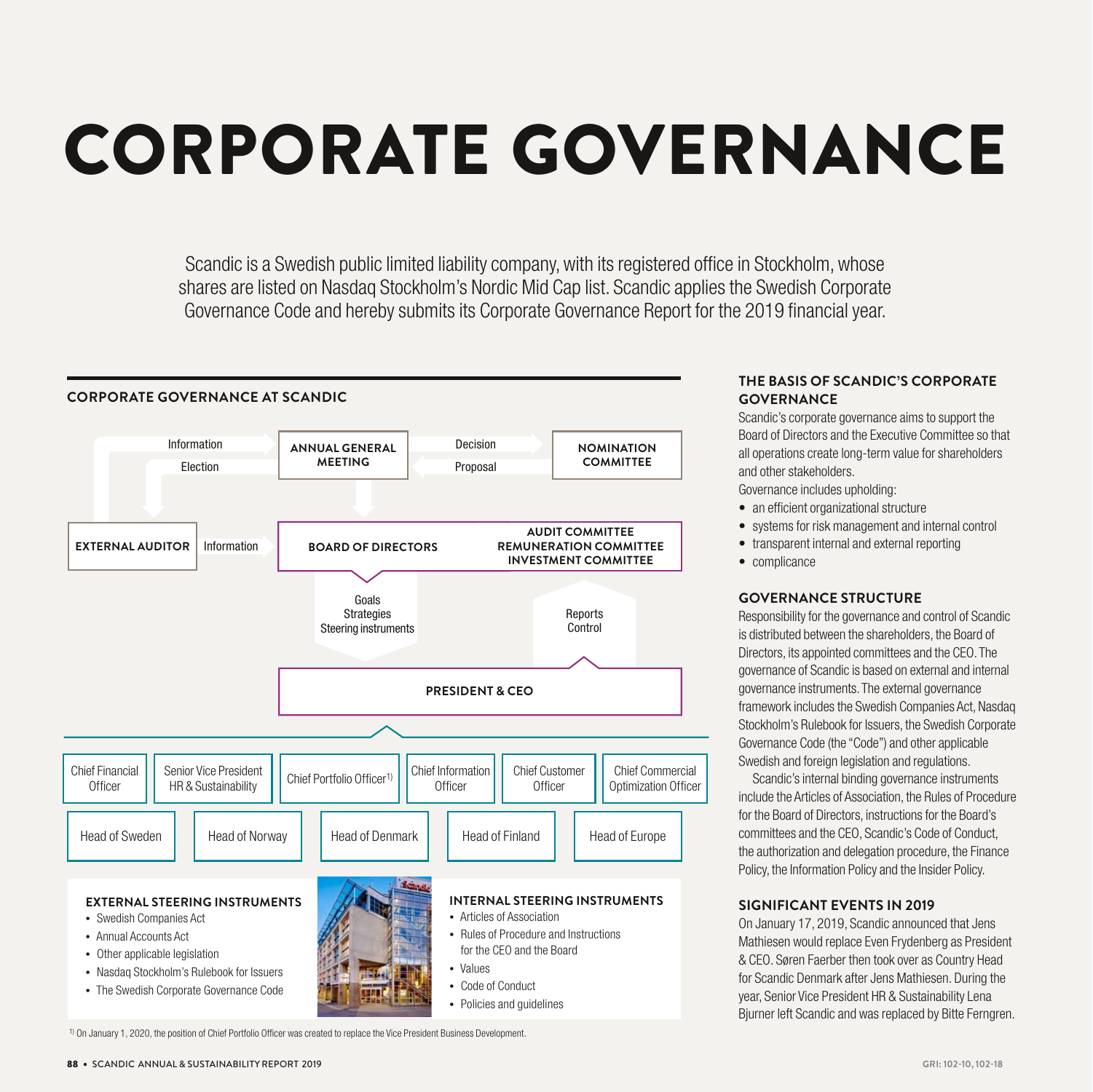At the 2019 Annual General Meeting, Susanne Mørch Koch and Riitta Savonlahti were elected as new Board members. In accordance with the Board's proposal, the Annual General Meeting adopted a long-term incentive program aimed at a maximum of 80 senior executives and key personnel within the Scandic Group.

#### **SHARE AND SHAREHOLDERS**

The Scandic share has been listed on Nasdaq Stockholm's Nordic Mid Cap list since December 2, 2015. At year-end 2019, the share capital of Scandic was 25.7 MSEK divided into 102,985,075 shares with all shares conferring equal voting rights, an equal share of assets and earnings and an equal share of any dividends. Of the total share capital, 66.1 percent was held by Swedish investors and 33.9 percent by foreign investors. The ten largest shareholders represented 65.8 percent of the share capital and votes in the company. At year-end, Stena Sessan was the largest shareholder with holdings corresponding to 17.4 percent of the company's share capital and votes. Rolf Lundström's holdings through Novobis and privately totaled 16.3 percent of the share capital and votes at year-end.

# **SHAREHOLDERS' INFLUENCE THROUGH THE GENERAL MEETING**

The shareholders exercise influence at the general meeting, which is Scandic's highest decision-making body. The general meeting adopts the Articles of Association and at the Annual General Meeting, which is the regular general meeting held annually, the shareholders elect the Board members, the Chairman of the Board and the auditor and determine their fees. The Annual General Meeting further adopts the income statement and the balance sheet and decides on the appropriation of profits and whether to discharge the Board members and the CEO from liability to the company. The Annual General Meeting also appoints the Nomination Committee and determines its work and adopts principles of remuneration and terms of employment for the CEO and other senior executives. Scandic's Annual General Meeting is held annually in Stockholm before the end of June. Extraordinary general meetings may be held as and when needed.

## **ANNUAL GENERAL MEETING 2019**

At the Annual General Meeting held on May 7, 2019 in Stockholm, resolutions on the following were passed:

- Adoption of the income statement and balance sheet for 2018.
- Decision in accordance with the Board of Directors' proposal that a dividend of 3.50 SEK per share for the 2018 financial year be paid out in two separate payments of 1.75 SEK per payment and share and that the rest of the free equity be carried forward.
- Discharge of the Board of Directors and the CEO from liability to the company.
- Per G. Braathen, Grant Hearn, Fredrik Wirdenius, Ingalill Berglund, Martin Svalstedt and Christoffer Lundström were re-elected as Board members. Susanne Mørch Koch and Riitta Savonlahti were elected as new Board members. Per G. Braathen was re-elected as Chairman of the Board.
- PricewaterhouseCoopers was reappointed as auditor with Sofia Götmar-Blomstedt as auditor-in-charge for the period until the end of the Annual General Meeting 2020.
- Remuneration for the Board of Directors and the auditor.
- Guidelines for remuneration for senior executives in accordance with the proposal of the Board.
- Adoption of the Long-Term Incentive Program and hedging measures for the program in accordance with the proposal of the Board.

#### **ANNUAL GENERAL MEETING 2020**

Scandic's Annual General Meeting 2020 will be held in Stockholm on June 15, 2020. For more information, see page 143.

#### **NOMINATION COMMITTEE**

The Nomination Committee represents the company's shareholders and is tasked with preparing proposals for the Annual General Meeting regarding the election of the Chairman for the Annual General Meeting, Board members, the Chairman of the Board and the auditor, as well as proposals for fees to the Board of Directors, fees to the auditors and, to the extent it is considered required, proposed changes to the instructions for the Nomination Committee. The Nomination Committee has adopted the guidelines stipulated in

section 4.1 of the Code as the diversity policy as regards the composition of the Board of Directors. Proposals should be justified to reflect the requirement that the Board have a composition that is appropriate based on the company's needs, characterized by versatility and breadth. The Nomination Committee strives to meet the Code's requirements for an even gender distribution and diversity mainly with regard to age, nationality and skills.

The Nomination Committee consists of the Chairman of the Board and a representative of each of the three largest shareholders based on shareholder statistics from Euroclear Sweden AB as at the last banking day in August each year. The Nomination Committee's term of office shall run until a new Nomination Committee has been appointed.

Unless otherwise agreed by the members of the Nomination Committee, the Chairman of the Nomination Committee shall be the member who represents the largest shareholders based on the number of votes. If a shareholder should cease to be one of the three largest shareholders by number of votes during the Nomination Committee's term of office, the representative appointed by the shareholder in question shall resign and the shareholder that has become one of the three largest shareholders by number of votes shall appoint a representative. Such a change is not necessary if the change in votes is marginal or if it occurs later than three months prior to the Annual General Meeting unless there are special reasons for such.

The names of the three shareholder representatives and the names of the shareholders they represent shall be announced no later than six months prior to the Annual General Meeting.

# The Nomination Committee for the Annual General Meeting 2020

The Nomination Committee for the Annual General Meeting 2020 consists of four members and in addition to the Chairman of the Board of Directors includes representatives from the three largest shareholders as at August 31, 2019. The work of the Nomination Committee was led by Kristina Patek of Stena Sessan AB. The composition of the Nomination Committee was published in a press release on October 4, 2019.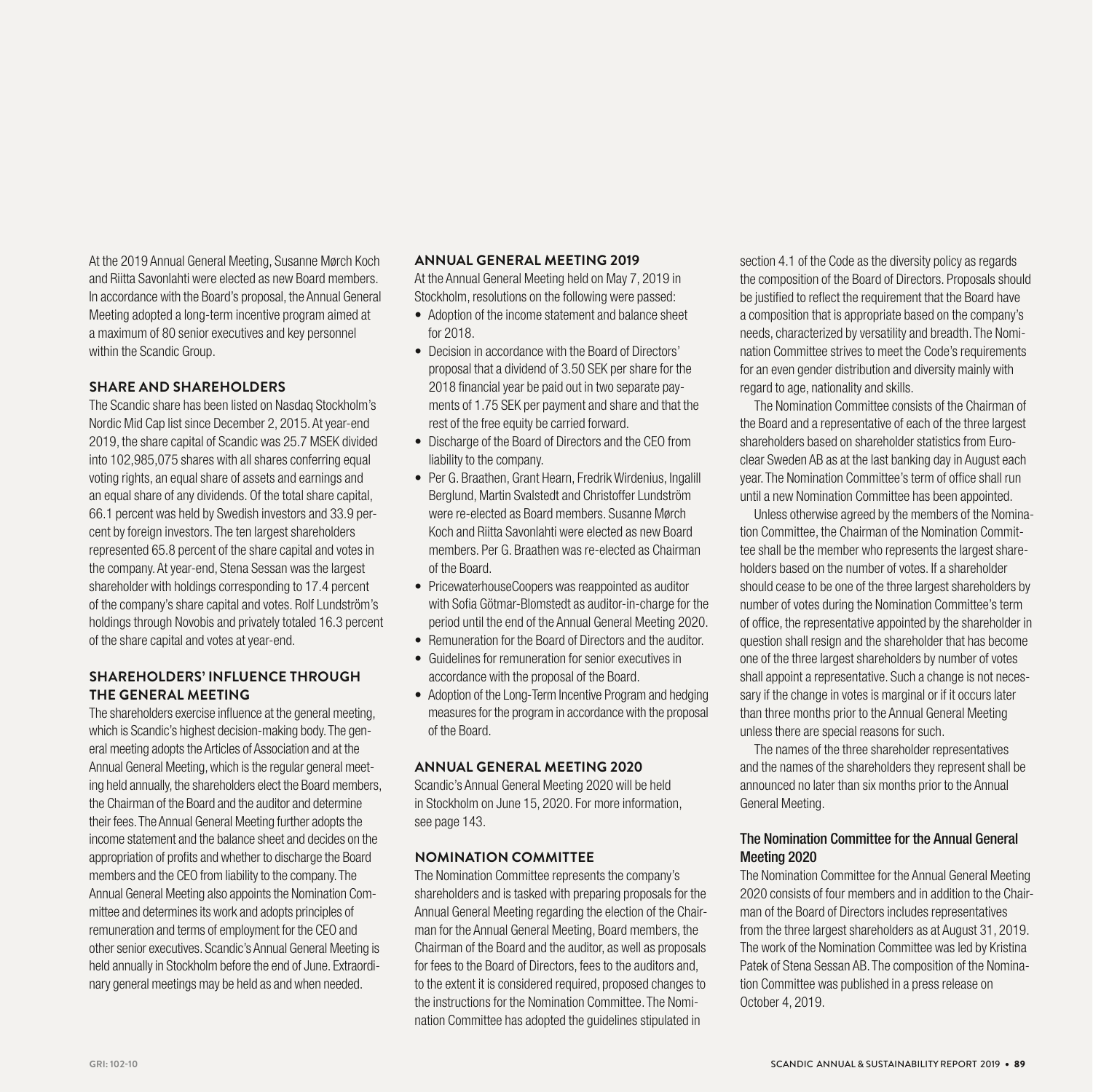| <b>Nomination Committee</b> | Representing              | % of the number of votes<br>as at December 31, 2019 |  |
|-----------------------------|---------------------------|-----------------------------------------------------|--|
| Per G. Braathen             |                           |                                                     |  |
| Kristina Patek              | Stena Sessan AB           | 174                                                 |  |
| Joel Lindeman               | Novobis AB                | 163                                                 |  |
| Dick Berggvist              | AMF Försäkring och Fonder | 11 2                                                |  |

In the work on nominations for the Annual General Meeting 2020, the Nomination Committee assessed the size and composition of the current Board of Directors. Special consideration was given to industry-specific and financial expertise and an even gender distribution. The Nomination Committee complies with the guidelines in the Code regarding Board member independence. Scandic's Diversity Policy was considered chiefly as regards equal gender distribution and geographic distribution. The 2020 Nomination Committee held three meetings and maintained communication in between. The Nomination Committee based its work on the Chairman of the Board's report on the work of the Board of Directors and the Board evaluation that was carried out with the help of an external advisor.

The proposals of the Nomination Committee will be presented at the Annual General Meeting 2020 and on Scandic's website at scandichotelsgroup.com

The reasoning behind the proposals, a report on the committee's work and a full presentation of the proposed members will also be published on the site.

The Nomination Committee can be reached at nominationcommittee@scandichotels.com. For the Nomination Committee to consider suggestions, shareholders who wish to submit proposals may do so at any time before December 31. More information is available at scandichotelsgroup.com

# **BOARD OF DIRECTORS**

The Board of Directors is responsible for Scandic's organization and the management of the company's affairs. According to the Articles of Association, the Board of Directors shall consist of no fewer than three and no more than eleven Board members, with no more than two alternates. In addition, trade unions are entitled to appoint two regular Board members and two alternates. Board members are elected annually at the Annual General Meeting for the period up until the end of the subsequent Annual General Meeting.

# Composition of the Board of Directors in 2019

The Annual General Meeting 2019 elected eight Board members and appointed one employee representative. Four of the eight Board members are foreign nationals. The CEO and the Group's Chief Financial Officer participate in Board meetings as well as the Board's secretary. Other employees of the Group participate in Board meetings to report on special matters as and when necessary.

## Independence

None of the Board members elected at the Annual General Meeting are employed within the Scandic Group and all Board members are considered to be independent in relation to the company and the senior executives. Six of the eight Board members that are



Change of CEO

# **2**

**1**

Q4 Report, investment decisions, Board evaluation, employee survey results

# **3**

Approval of documents for AGM, investment decisions, decision regarding remuneration to senior executives

# **4**

Q1 Report, investment decisions, review of pipeline for decided investments, remuneration for Executive Committee, succession plan, review of IT-related issues and investments

Statutory Board meeting, approval of Rules of Procedure, instructions for CEO and instructions to the committees of the Board, follow-up on evaluation of

# **6**

Board and CEO

**5**

Strategy review, review of growth opportunities, investment decisions, risk analysis

Q2 Report

**7**

# **8**

Approval of policies, investment decisions, review of financial goals, review of commercial initiatives within distribution, review of German operations

# **9**

Q3 Report, investment decisions, follow-up on Restel acquisition, review of Swedish operations, review of investors' view of company

# **10**

Investment decisions, budget for 2020, review of Norwegian operations, remuneration to the CEO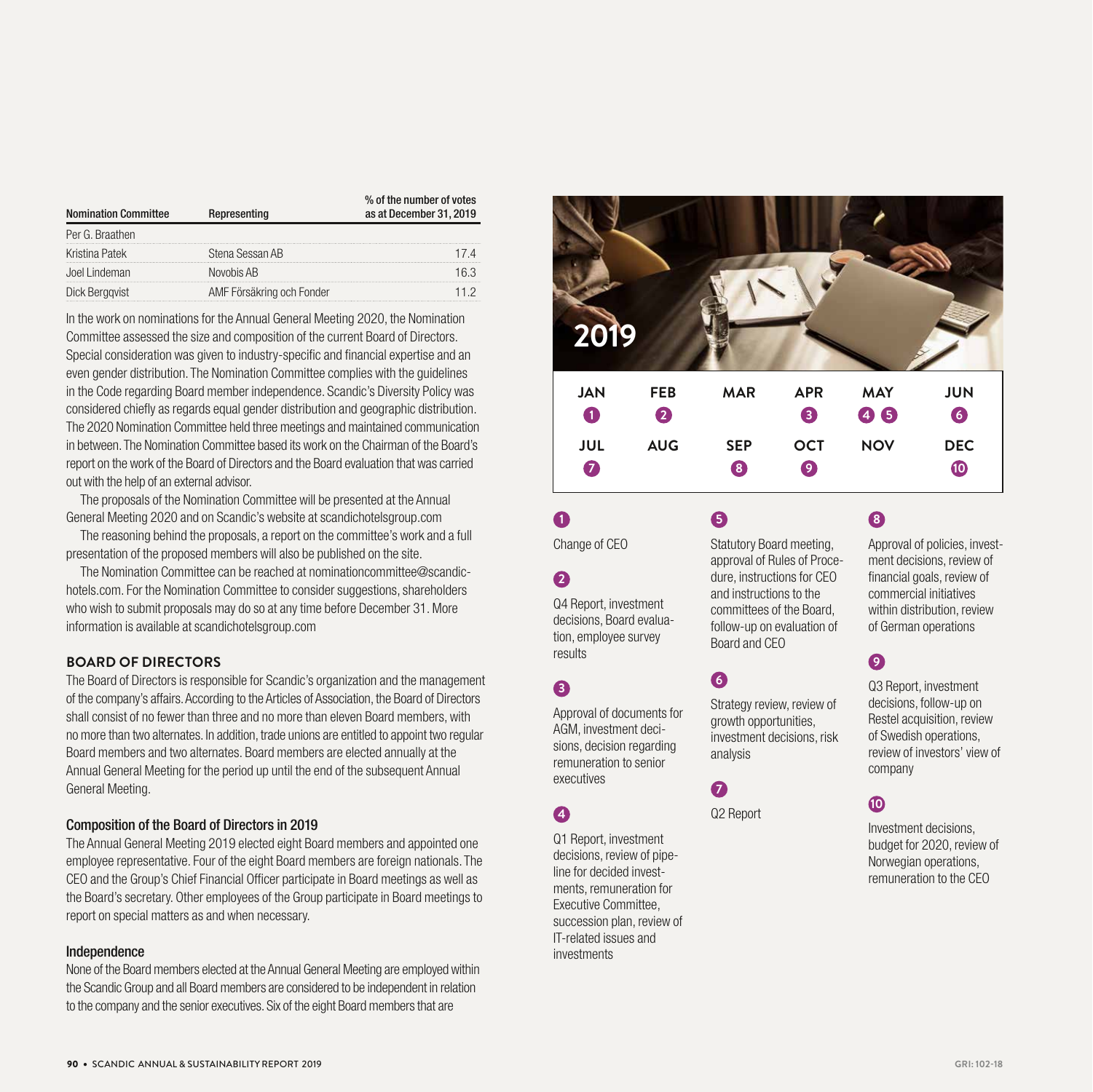independent in relation to the company and the senior executives are also independent in relation to the company's major shareholders. Scandic thereby complies with the requirements in the Code regarding the Board of Directors' independence in relation to the company, the senior executives and the company's major shareholders.

#### Work of the Board of Directors

The duties of the Board of Directors are regulated in the Swedish Companies Act, the company's Articles of Association and the Code. The work and procedures of the Board of Directors are established each year in written Rules of Procedure. These rules govern the distribution of work and responsibilities among the Board members, the Chairman

of the Board and the CEO, and the routines for financial reporting. The Board of Directors also adopts instructions for the committees of the Board of Directors.

The duties of the Board of Directors include appointing the CEO, adopting strategies, business plans, budgets, interim reports, year-end accounts and annual reports as well as adopting instructions and guidelines. The Board of Directors also monitors the financial performance of the company, ensures the quality of financial reporting and internal control and evaluates the operations in relation to the objectives and guidelines adopted by the Board of Directors. Furthermore, the Board of Directors also resolves whether to enter into or extend leases, franchise agreements and management agreements and whether

Composition of the Board of Directors, independence, attendance, committees and remuneration

| Name                             | <b>Position</b>     | Elected.<br>year | Independent in<br>relation to the<br>company and<br>senior executives | Independent in<br>relation to the<br>largest share-<br>holders | Attendance<br>and number<br>of meetings <sup>1)</sup> | Committees.<br>attendance<br>and number<br>of meetings <sup>1)</sup> | Remuneration<br>2019 |
|----------------------------------|---------------------|------------------|-----------------------------------------------------------------------|----------------------------------------------------------------|-------------------------------------------------------|----------------------------------------------------------------------|----------------------|
| Per G Braathen                   | Chairman            | 2007             | Yes                                                                   | Yes                                                            | 10(10)                                                | 6 (6) Investment<br>Committee, 6 (6)<br>Remuneration<br>Committee    | 850,000              |
| Ingalill Berglund                | Member              | 2016             | <b>Yes</b>                                                            | Yes                                                            | 9(10)                                                 | 6 (6) Audit Committee                                                | 496,667              |
| <b>Grant Hearn</b>               | Member              | 2014             | Yes                                                                   | Yes                                                            | 10(10)                                                | 6 (6) Investment<br>Committee, 6 (6)<br>Remuneration<br>Committee    | 463,334              |
| Lottie Knutsson <sup>1)</sup>    | Member,<br>resigned | 2016             | Yes                                                                   | Yes                                                            | 3(10)                                                 |                                                                      | 113,333              |
| Christoffer Lundström            | Member              | 2016             | Yes                                                                   | <b>No</b>                                                      | 10(10)                                                | 6 (6) Audit Committee                                                | 403,334              |
| Eva Moen Adolfsson <sup>1)</sup> | Member,<br>resigned | 2014             | Yes                                                                   | Yes                                                            | 2(10)                                                 | 4 (6) Remuneration<br>Committee                                      | 146,666              |
| Susanne Mørch Koch <sup>1)</sup> | Member              | 2019             | Yes                                                                   | Yes                                                            | 5(10)                                                 |                                                                      | 273,333              |
| Riitta Savonlahti <sup>1)</sup>  | Member              | 2019             | Yes                                                                   | Yes                                                            | 6(10)                                                 | 2 (6) Remuneration<br>Committee                                      | 300,000              |
| <b>Martin Svalstedt</b>          | Member              | 2017             | Yes                                                                   | N <sub>o</sub>                                                 | 9(10)                                                 | 5 (6) Investment<br>Committee, 5 (6) Audit<br>Committee              | 436.667              |
| Fredrik Wirdenius                | Member              | 2015             | Yes                                                                   | Yes                                                            | 9(10)                                                 | 5 (6) Investment<br>Committee, 2 (6) Audit<br>Committee              | 396,667              |
| Marianne Sundelius               | Employee<br>rep.    | 2017             | N <sub>o</sub>                                                        | Yes                                                            | 10(10)                                                |                                                                      | 40,000               |
| <b>Total</b>                     |                     |                  |                                                                       |                                                                |                                                       |                                                                      | 3,920,000            |

1) Total number of meetings during the year. Lottie Knutsson and Eva Moen Adolfsson left the Board at the AGM on May 7, 2019. At the same time, Susanne Mørch Koch and Riitta Savonlahti were elected as new members of the Board.

significant investments or changes in the Group's organization and operations should be made.

The Chairman of the Board is responsible for managing the work of the Board of Directors, including ensuring that the work of the Board of Directors is conducted efficiently and that it fulfils its obligations in accordance with applicable laws and regulations. The Chairman shall, in close cooperation with the CEO, monitor the company's performance and prepare and lead Board meetings. The Chairman of the Board is also responsible for ensuring that Board members evaluate their work annually and regularly receive the information required to conduct their work efficiently. The Chairman of the Board represents the company vis-à-vis the shareholders.

## Work during the year

During the year, 9 regular Board meetings were held and 1 extraordinary meeting was held. Among other things, the Board dealt with issues related to the evaluation of the Executive Committee and change of CEO, investment decisions and policies. In addition, the Board addressed commercial initiatives, the development of Scandic's strategy and the development of the new Scandic GO brand.

# **COMMITTEES OF THE BOARD OF DIRECTORS**

The Board of Directors has established three committees: the Audit Committee, the Remuneration Committee and the Investment Committee. None of the committees are authorized to make decisions, but they prepare matters and present them to the Board of Directors for decisions. The work of the committees is carried out in accordance with the written procedures for each committee as adopted by the Board.

#### Remuneration Committee

The Remuneration Committee prepares resolutions in matters involving remuneration principles, salaries, benefits and remuneration for the CEO and senior executives who are subordinate to the CEO. The Remuneration Committee also supervises and evaluates the outcome of programs for variable remuneration and the company's compliance with the guidelines for remuneration adopted at the Annual General Meeting.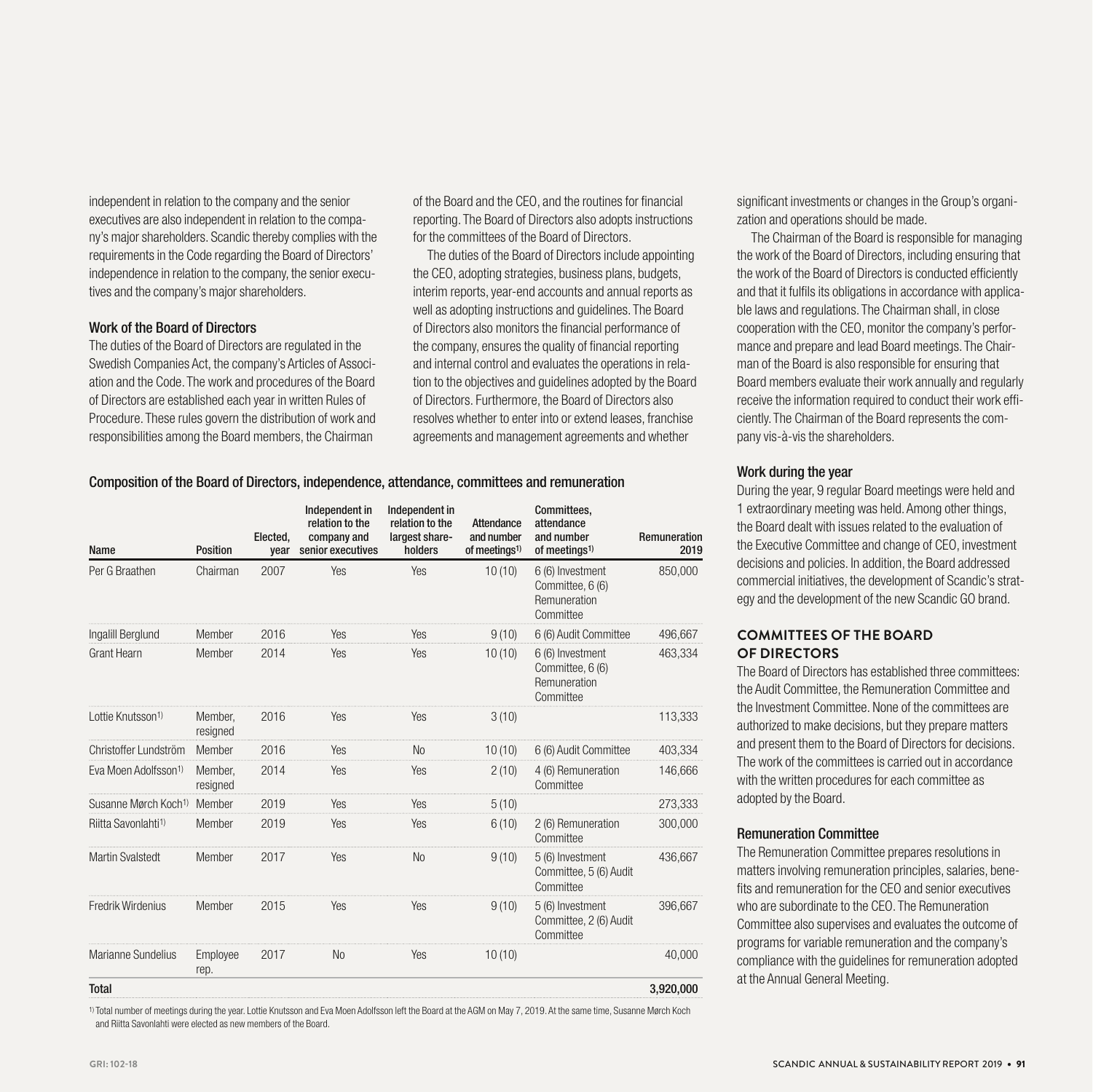The Remuneration Committee shall consist of at least three Board members elected at a general meeting. The Chairman of the Board may also act as the Chairman of the Remuneration Committee. The other members of the committee shall be independent in relation to the company and its senior executives.

The Remuneration Committee consists of Riitta Savonlahti (Chairman), Per G. Braathen and Grant Hearn.

The Remuneration Committee held six meetings during the year. The committee conducted a review of the basic remuneration for senior executives, the bonus program, other remuneration and the Long-Term Incentive Program.

#### Audit Committee

The Audit Committee prepares the Board of Directors' work on matters involving risk assessments, internal control, the internal audit, accounting, financial reporting and audits. The work of the committee aims to ensure compliance with the adopted principles for financial reporting and internal control and that the company's relationship with its auditors is fit for the purpose.

The Audit Committee also evaluates the audit and provides a report to the Nomination Committee and proposes auditors to the Nomination Committee. In addition, the Audit Committee follows up and comments on non-auditing related services that Scandic procures from the company's auditor.

The Audit Committee shall consist of at least three members. The majority of the members shall be independent in relation to the company and the senior executives, and at least one shall be independent in relation to the company, the company's senior executives and the company's major shareholders. He or she shall also have experience in auditing or accounting.

The Audit Committee consists of Ingalill Berglund (Chairman), Christoffer Lundström, Martin Svalstedt and Susanne Mørch Koch. The requirements of the Swedish Companies Act regarding independence and accounting or auditing expertise are thus satisfied.

The Audit Committee held six meetings during the year, all of which were attended by the company's auditor.

The following matters were addressed at the Audit Committee meetings:

• Interim reports – review prior to approval by the Board of Directors.

- Status of internal control and risk analysis as well as evaluation of the structures and efficiency of internal control.
- Auditors' reports on the review of the annual accounts, the interim report for the third quarter, "early warning" and internal control.
- Audit plan and auditors' fees as well as evaluation of the work and independence of the auditors.
- Evaluation of the requirement for an internal audit function for recommendation to the Board of Directors.
- IT Security Policy review prior to approval by the Board of Directors.
- Status of ongoing disputes and legal matters standing item at all meetings.
- The effects of changes in accounting principles related to finance leases (IFRS 16).
- The status of work to introduce a Group-wide accounting program (ERP).

#### Investment Committee

The Investment Committee was established in 2018 and prepares decisions on issues related to investment proposals such as new investments and extensions as well as extensions of lease agreements. The Investment Committee shall also continually evaluate hotel investments and regularly review the development of the hotel portfolio, investment criteria and the process for managing the Group's investments.

The Investment Committee shall consist of at least three members of the Board elected at the Annual General Meeting. The Investment Committee consists of Grant Hearn (Chairman), Per G. Braathen, Martin Svalstedt and Fredrik Wirdenius. During 2019, the Investment Committee held 7 meetings.

# **EVALUATION OF THE WORK OF THE BOARD OF DIRECTORS**

The Chairman of the Board is responsible for evaluating the work of the Board of Directors. The Board of Directors also evaluates its work annually. This evaluation concerns the procedure and main direction for the work of the Board. The evaluation also includes an evaluation of the need for and access to special expertise on the Board of Directors. The evaluation in 2019 was carried out with the help of an external party. The results were presented and discussed by the Board of Directors and the Nomination Committee. The evaluation was used as a tool to develop the work of

the Board of Directors and also constitutes support for the work of the Nomination Committee.

# Auditors

PricewaterhouseCoopers has been the company's auditor since 2012. At the Annual General Meeting held on May 7, 2019, PricewaterhouseCoopers was reappointed as auditor with Sofia Götmar-Blomstedt as the Auditor-in-Charge for the time until the end of the Annual General Meeting 2020. Sofia Götmar-Blomstedt is an authorized public accountant and a member of FAR (the institute for the accountancy profession in Sweden). During 2019, the auditor reported observations on 1 occasion to the Board of Directors. No members of the Executive Committee were present. Thereafter, the auditor participated in 6 meetings with the Audit Committee.

The Audit Committee evaluates the auditors' work and independence annually.

The auditor receives a fee for its work, according to a resolution of the Annual General Meeting. Information on auditors' fees is provided in Note 4 on page 112.

#### **EXECUTIVE COMMITTEE**

Scandic's Executive Committee has solid experience from the hotel sector and consumer-oriented operations in various markets. The Executive Committee consists of the CEO and 11 senior executives: the Chief Financial Officer (CFO), the Senior Vice President Human Resources & Sustainability (SVP HR & Sustainability), the Vice President Business Development (VP Business Development), the Chief Customer Officer, the Chief Commercial Optimization Officer, the Chief Information Officer and the Group's five Country Heads. Five nationalities are represented in the Executive Committee, which is composed of ten men and two women. During the year, one new member joined the Executive Committee. An organizational change was made with a view to strengthen Scandic's focus on developing the hotel portfolio. Svein Arild Steen-Mevold, who was Head of Norway, was appointed as Chief Portfolio Officer with overall responsibility for the development of the hotel portfolio which among other things includes leases, relationships with property owners, design concepts and project management for renovations and new investments. The change took effect on January 1, 2020. See pages 98–99 for more information about the Executive Committee.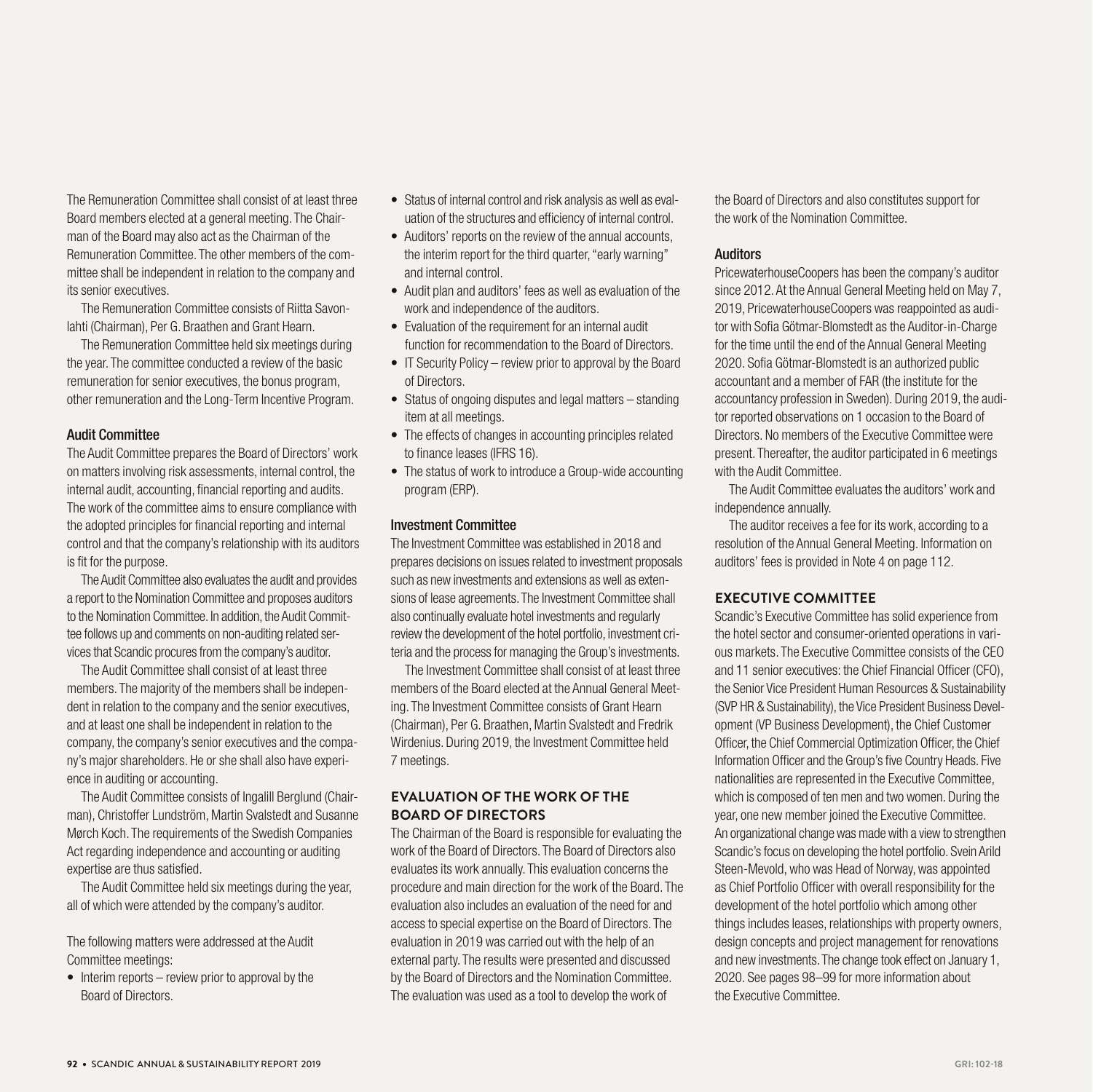The CEO's areas of responsibility and powers are governed by the Rules of Procedure for the Board of Directors and instructions for the CEO. The CEO is responsible for communicating and implementing Scandic's strategy, business plans and other decisions in the organization. The CEO is also ultimately responsible for ensuring that the governance, organization, risk management, internal processes and IT infrastructure are satisfactory.

To achieve economies of scale and ensure a consistent offering, Scandic has gathered a number of support functions centrally including accounting and finance, HR, purchasing, IT, marketing, product development and revenue management as well as restaurant and conference operations. Team members in charge of the various central functions are also responsible for developing Group-wide policies, guidelines and working methods and for following up on and ensuring that the Group's operations are conducted in compliance with adopted policies and standards.

#### **Sustainability**

Sustainability is an integrated part of Scandic's governance and reporting. The understanding of and commitment to challenges such as climate change, creating ethical and safe workplaces and being a responsible purchasing party are of major importance to the Group. In all of the countries where Scandic does business, the company strives to employ people who reflect the society in which the hotels operate. In this context, Scandic's governance documents in this area include the Code of Conduct, the Code of Conduct for Suppliers, the Anti-Corruption Policy, the Environmental Policy and the Diversity & Inclusion Policy. Scandic's Diversity & Inclusion Policy is an underlying policy for Scandic's Code of Conduct. The policy sets out that diversity contributes to business success and clearly stipulates that no form of discrimination is accepted.

When appointing Board members, the Nomination Committee strives for diversity mainly with respect to gender, age, nationality and skills. The Board of Directors has joint responsibility for sustainability. Within the Executive Committee, sustainability is delegated to the heads of each function: the CFO is responsible for anti-corruption and supplier control and the SVP HR & Sustainability is responsible for reporting, ESG information, employment law, diversity and equality as well as for sustainability as a whole within Scandic.



During 2019, the work of the Executive Committee was characterized mainly by developing measures that aim to strengthen Scandic's profitability, cash flow and market position.

- 1 Portfolio overview reviewed hotel portfolio to manage hotels that are not contributing financially
- **2** Restaurant & conference strengthened focus on improving profitability in restaurant and conference operations
- **3** Capital efficiency implemented a more coordinated way of working to streamline investment activities
- **4** Distribution strengthened investment in international sales and distribution
- **5** Digitalization increased digitalization grade to drive cost efficiency and improve the customer experience

# **SIGNIFICANT EVENTS HANDLED BY THE CEO AND EXECUTIVE COMMITTEE IN 2019**

During the year, the Executive Committee worked to ensure the implementation of the company's strategic direction and to maintain a high business pace. Significant focus was placed on investment activities related to both new establishments and existing operations.

# Guidelines for remuneration for the CEO and senior executives

The Annual General Meeting held on May 7, 2019 adopted guidelines for remuneration and other terms of employment for senior executives, including the CEO. These guidelines are only applicable to new employment agreements entered into between the company and the respective senior executives, which is why there are employment agreements that were entered into before the guidelines were introduced that do not fully conform to the current guidelines. Scandic's senior executives are the members of the Executive Committee. Pursuant to a resolution

passed at the Annual General Meeting held on May 7, 2019, the following guidelines apply:

Scandic shall offer terms that are in line with market conditions and that enable the company to recruit and retain the managers required to meet its short and long-term targets. Remuneration to senior executives may consist of a fixed salary, variable salary, pension and other benefits. The fixed salary of the CEO and the senior executives shall be commensurate with market conditions and reflect the demands and responsibility that the position entails as well as individual performance. The fixed salary of the CEO and the senior executives shall be reviewed annually. The variable salary of the CEO and the senior executives shall be based on the company's fulfillment of criteria set out in advance. The variable salary shall amount to no more than 60 percent of the fixed annual salary of the CEO and 35 to 50 percent of the fixed annual salary of other senior executives. Long-term incentive programs may be offered as a supplement to the above-mentioned terms to create long-term commitment.

Pension benefits for the CEO and other senior executives shall consist mainly of defined contribution pension schemes,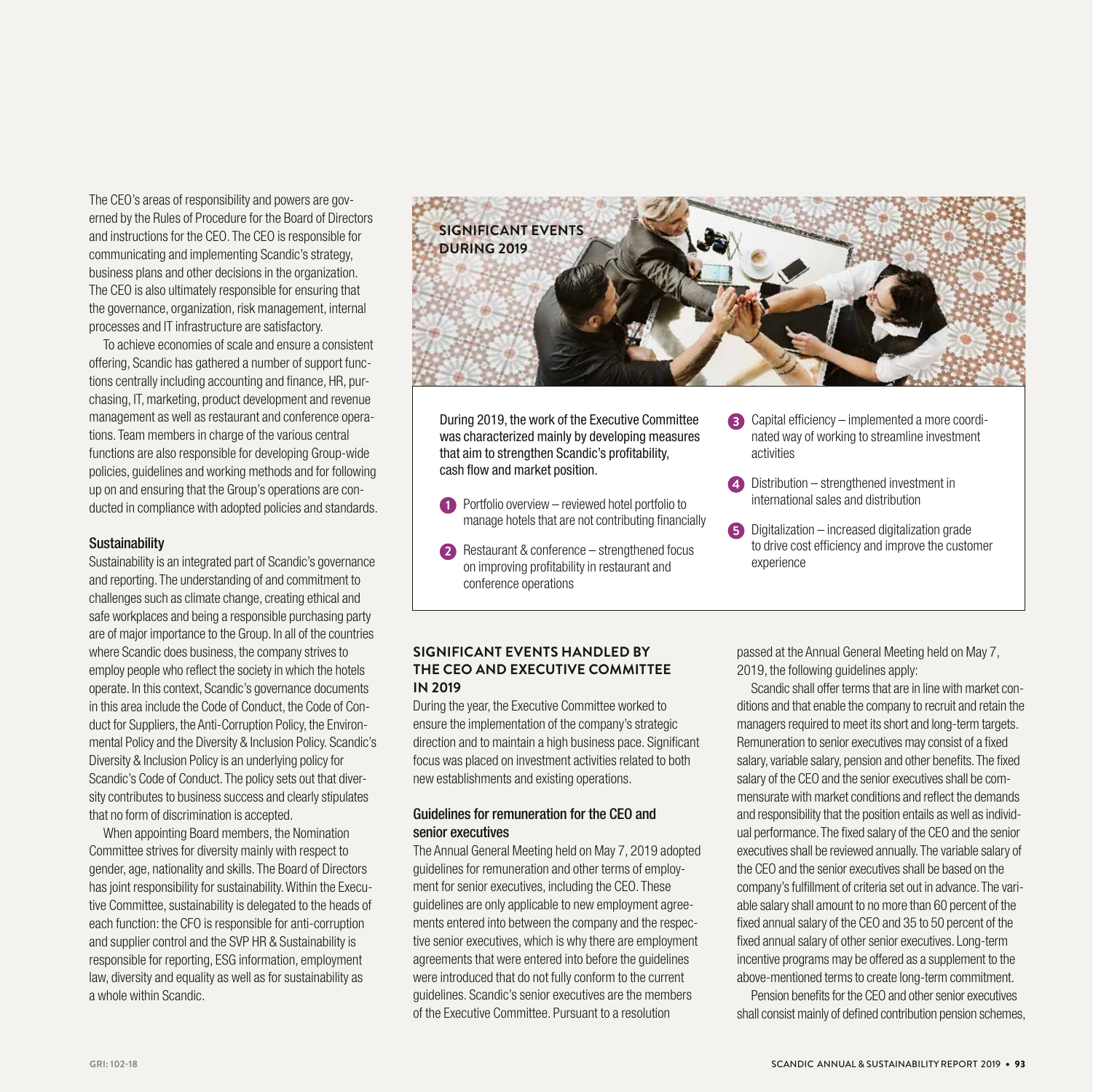but may also be defined benefit schemes if required by a collective bargaining agreement. Fixed salary during notice periods and severance pay, including compensation for anti-competition restrictions, shall in aggregate not exceed an amount corresponding to the fixed salary for 18 months. The total severance pay for all members of the Executive Committee shall not exceed the fixed monthly salary for the remaining years until the employee reaches the age of 65. Other remuneration may consist of customary benefits, such as health insurance, which shall not constitute a significant part of the total remuneration. Additional remuneration may be paid in extraordinary circumstances, provided it is intended to recruit or retain senior executives, and is then to be agreed upon on a case-by-case basis. Such extraordinary arrangements may include a lump sum cash payment or a benefit package in the form of a relocation allowance, income tax support or similar.

The Board of Directors has the right to deviate from the above-mentioned guidelines in individual cases if it is of the opinion that there are special reasons to do so. For more information, see Note 6 on pages 114–116.

In April 2019, the Board resolved to approve one-off payments to three members of the Executive Committee, which means that thereafter the variable remuneration for these employees was 59 percent, 62 percent and 62 percent respectively of the fixed salary for 2019. According to the guidelines, variable salary can be a maximum of 60 percent of the fixed annual salary for the CEO and 35-50 percent of the fixed annual salary for other senior executives. According to the employment contracts, the variable salary for these employees amounts to a maximum of 50 percent of the fixed salary. The Board considered that such a deviation was justified since other variable remuneration for 2019 was determined in accordance with the delivery of predetermined requirements. Further information on Remuneration to senior executives can be found in Note 6 on pages 114–116.

#### **Remuneration**

For information on remuneration for the CEO and senior executives, see Note 6 on pages 114–116.

#### Long-Term Incentive Program

Scandic has an annual performance-based long-term incentive program. The most recent program, which was adopted at the Annual General Meeting held on May 7, 2019, is described in Note 6 on pages 114–116.

The LTIP program launched in December 2016 ended during the second quarter 2018. The goals and degree to which the conditions for performance shares were met can be found in Scandic's Interim Report for the second quarter 2019. Results and the allotment of shares are described in Note 6 on pages 114–116. Terms and conditions for the program are also outlined in Note 6 on pages 114–116.

# Guidelines for remuneration to senior executives before the Annual General Meeting 2020

The Board of Directors has proposed that the Annual General Meeting 2020 resolve on guidelines that are adapted to the EU's new rules and regulations on shareholder rights. For this reason, the Board intends to include a general cap on variable remuneration, a clawback clause, and demands regarding shareholding in Scandic in the guidelines for the Executive Committee.

# **THE BOARD OF DIRECTORS' REPORT ON INTERNAL CONTROL**

This description has been prepared in compliance with the Swedish Annual Accounts Act and the Swedish Corporate Governance Code (the "Code") and is therefore limited to internal control related to financial reporting. The report has not been reviewed by the company's auditor.

According to the Swedish Companies Act and the Code, the Board of Directors is responsible for ensuring that internal control mechanisms are developed, communicated to and understood by the employees of Scandic who carry out individual control measures, as well as ensuring that such control measures are carried out, monitored, updated and maintained.

Executives at all levels are responsible for ensuring that internal control mechanisms are established in their respective areas and that these controls achieve the desired results. Scandic's CFO is ultimately responsible for ensuring that the monitoring of and the work on Scandic's internal control is conducted in the format determined by the Board of Directors.

Scandic's structure for internal control is based on the COSO model, the framework of which is applied to Scandic's operations and conditions. According to the COSO model, a review and assessment is carried out within the areas of control environment, risk assessment, control activities, information and communication and monitoring activities. Based on this review, certain areas of development are identified and prioritized in the ongoing work to maintain internal control.

The procedures for internal control, risk assessment, control activities and monitoring of financial reporting have been devised to ensure reliable and relevant reporting and external financial reporting in accordance with the IFRS, applicable laws and regulations and other requirements of companies listed on Nasdaq Stockholm. This work involves the Board of Directors, the senior executives and other employees.

The manner in which the Board of Directors monitors and ensures the quality of internal control is documented in the adopted Rules of Procedure for the Board of Directors and the instructions for the Audit Committee. The Audit Committee's duties include evaluating the company's structure and quidelines for internal control.

Financial reporting to the Board of Directors is carried out on a monthly basis according to a format described in the CEO's instructions for financial reporting. The company's CFO also conducts a review of the financial performance and latest forecast for the current year at each regular Board meeting. Drafts of interim reports are first presented to the Audit Committee for discussion and consideration at a committee meeting before they are presented to the Board of Directors for approval.

Scandic's internal financial reporting complies with a standardized format where a common set of definitions and key ratios is used for all subsidiaries and hotels. Reporting is carried out through a Group-wide reporting system that allows a high level of transparency and comparability of financial data. Financial performance is monitored through monthly reports from the subsidiaries and quarterly reviews where members of the Executive Committee, the central accounting department and the relevant country management teams participate. Detailed follow-up of key ratios for different parts of Scandic's hotel operations enables benchmarking between hotels and also provides information quickly on deviations in operating margins and operating profit/loss compared with the expected outcome. This detailed follow-up procedure is an important tool for ensuring internal control.

#### Control environment

The control environment forms the basis of internal control of financial reporting. An important element of the control environment is that channels for decision-making, authority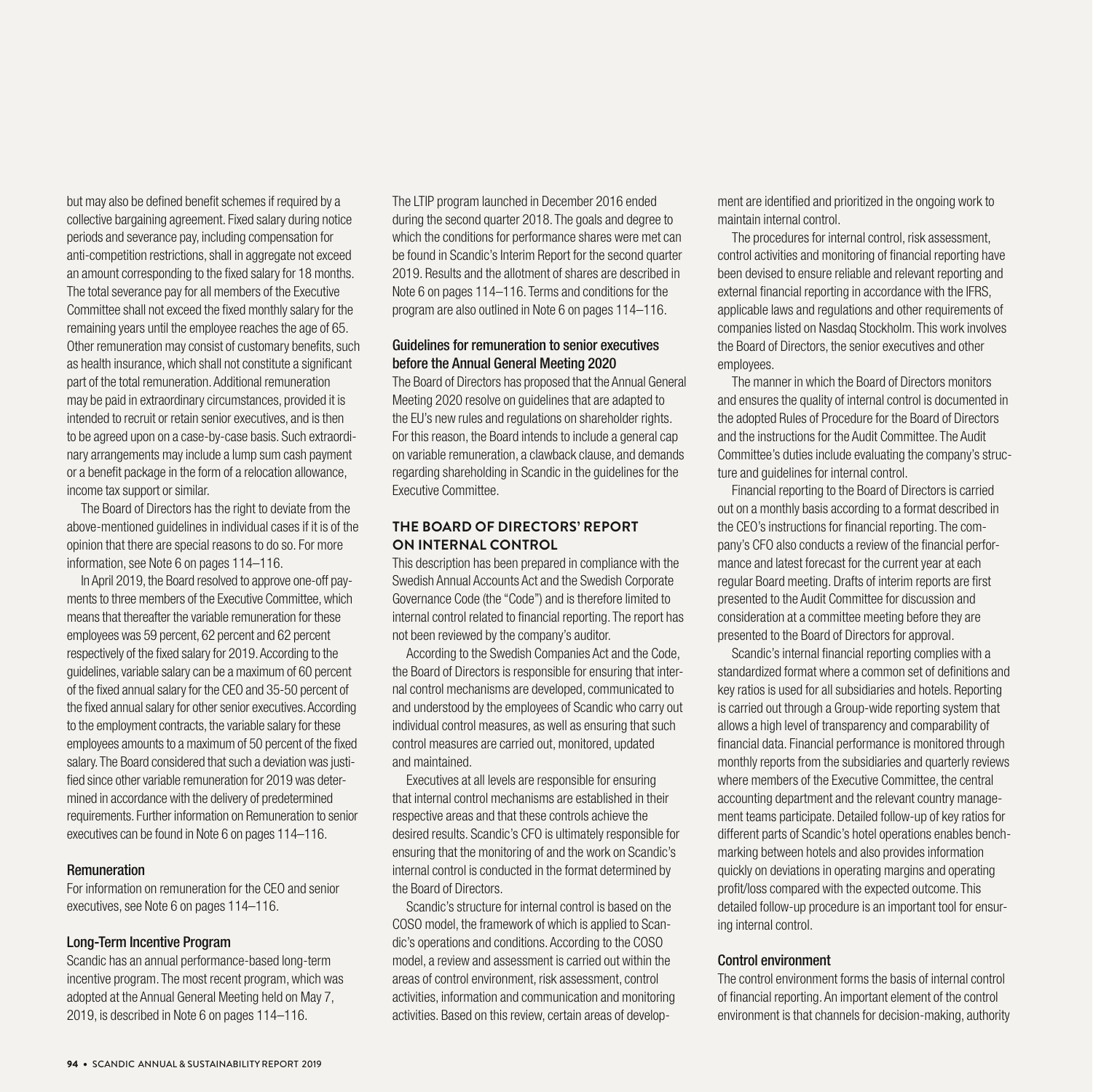and responsibility are clearly defined and communicated between different levels of the organization and that governance documents in the form of internal policies and guidelines are available. A good control environment is created through communication and training to ensure understanding of and compliance with policies and regulatory frameworks. The control environment is strengthened by a positive corporate culture and the transparent and relevant monitoring of financial performance and key ratios at all levels in the Group.

#### Risk assessment

Internal control is based on a risk analysis. The risk analysis related to internal control and the risk of errors in the financial reporting form a part of the risk analysis that the Executive Committee performs and presents to the Audit Committee and Board of Directors annually. This analysis identifies and evaluates risks based on their likelihood of occurring and the potential impact of their occurrence on the operations and financial position of the Group. Thereafter, the Group's internal controls and control environment are evaluated and any gaps compared with the desired level of control are identified. An action plan aimed at reducing gaps is established where the value of and possibility to reduce the risk is weighed against the cost of establishing and maintaining internal controls. Based on the risk analysis, control activities are designed to reduce risk at a reasonable cost. The activities shall also contribute to improving internal procedures and operational efficiency.

#### Control activities

Scandic's internal control is based on the company's established channels for decisions and the delegation and authorization procedures documented in governing policies and guidelines.

Control activities may be IT based or manual. To the fullest extent possible, they shall form an integrated part of defined and documented processes and procedures.

A number of control activities that are common to all companies within the Group have been established. Some of these are implemented on the hotel level while others are implemented in the centralized accounting departments in each country. Control activities are described in Group-wide instructions.

## Information and communication

The part of Scandic's governance documents in the form of policies, guidelines and manuals that involve financial reporting is chiefly communicated via monthly meetings at which all financial managers participate and via the Group's finance handbook. The finance handbook is published on the Group's intranet and is updated regularly based on changes in external requirements and in Scandic's operations.

Communication with internal and external parties is governed by a Communication Policy that provides guidelines on how such communication should be conducted. The purpose of the policy is to ensure compliance with all disclosure requirements in a correct and complete manner. Internal communication aims to ensure that each employee understands Scandic's values and business operations. To achieve the aim of having informed employees, work is carried out internally and information is communicated regularly via the Group's intranet.

# **Monitoring**

Scandic's accounting functions are integrated through a common finance and accounting system and common accounting instructions. The Board of Directors and the Executive Committee regularly receive information on the Group's performance and financial position and the development of its operations. The efficiency of the internal control is evaluated annually by the company and the Audit Committee. It is also reviewed by the external auditors. The result of the evaluation forms the basis for improvements to processes and controls for subsequent years.

Internal control on the hotel and country levels is monitored through self-assessments and onsite audits as follows:

- All hotels conduct self-assessments at least once a year based on a Group-wide checklist with mandatory and recommended controls.
- Internal audits are carried out by employees at the company's central accounting department for a number of hotels per year. These involve a control checklist, spot checks within relevant areas and a general discussion with the general manager and department heads to ensure understanding of and compliance with Scandic's internal control.

The results of the self-assessments and onsite audits are reported by the local heads of finance to the management team of each country. The results are reported by the Group's CFO to the Audit Committee together with a report of measures undertaken to improve internal control if the results indicate a need to do so either on the hotel level or in general.

As part of their review, external auditors make additional hotel visits during which they test controls according to the internal checklist. The aim for these onsite audits by both Scandic's accounting department and external auditors auditors is to cover approximately one-third of Scandic's hotels every year.

# Internal audit

Based on the Audit Committee's evaluation, the Board of Directors has decided not to establish a separate internal audit function. The decision is based on the assessment that the existing process for internal control is well established, efficient and supported by a good control environment, a clear governance model and well-functioning regular financial monitoring. The Board of Directors evaluates the need for a special internal audit function annually.

# Measures in 2019

Scandic works constantly to mitigate the risks that result from a changing market.

In 2019, in the work of the Board of Directors and its committees, great emphasis was placed on IT security issues as well as market analysis and business intelligence. The company continued to strengthen its risk analysis to gain a better understanding of financial reporting and analysis. During the year, the work of the Board of Directors and its committees focused mainly on market analysis and business intelligence. Self-assessment for internal control was also discussed regularly by the Audit Committee. The Board also addressed issues related to modernizing and harmonizing the Group's accounting system.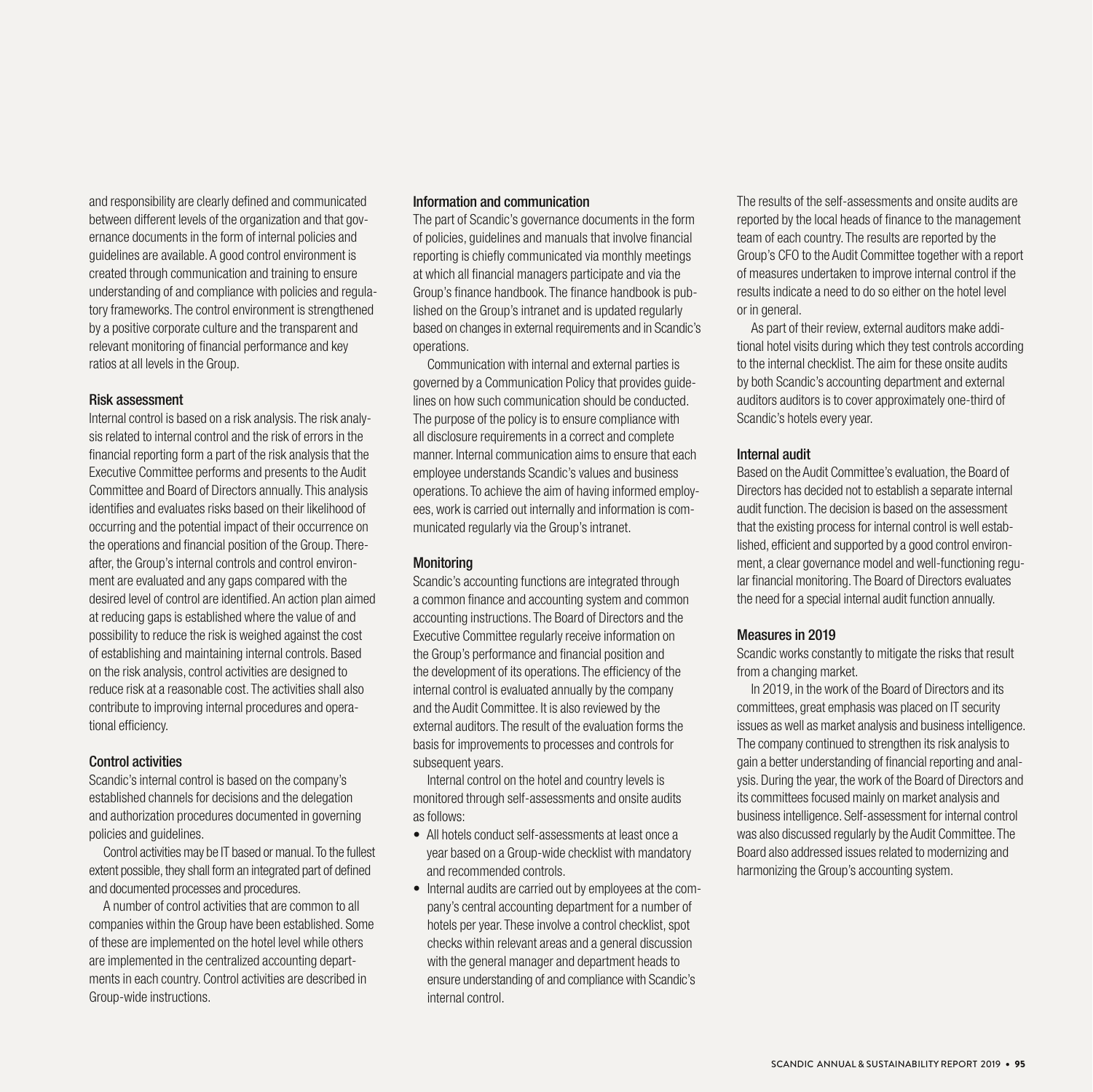# BOARD OF DIRECTORS



PER G. BRAATHEN Chairman of the Board since 2018. Member of the Board since 2007. Member of Remuneration Committee and Investment Committee.

Born: 1960. Norwegian citizen.

Education: MBA from Schiller University London, UK.

#### Other current assignments:

Chairman of the Board and CEO of Braganza AB. Member of the Board of Braathens Regional Airlines (BRA), Escape Travel AS, BRABank ASA, Wayday Travel AS and Parques Reunidos S.A. Chairman of the Board of Bramora Ltd. Industrial consultant at EQT.

#### Previous assignments:

Chairman/CEO Tjæreborg, Always and Saga Tours. Chairman of Escape Travel A/S SunHotels AG. Board member at Arken Zoo Holding AB and Kristiansand Dyrepark AS, Ticket Leisure Travel AB and Ticket Biz AB.

Shareholding: 771,781 (through companies)

Independent in relation to major shareholders: Yes

Independent in relation to the company and management: Yes



INGALILL BERGLUND Member of the Board since 2016. Chairman of Audit Committee.

Born: 1964. Swedish citizen.

Education: Special advanced course in economics, Frans Schartau Business Institute.

#### Other current assignments:

Board member of Veidekke ASA, AxFast AB, Kungsleden AB (publ), Bonnier Fastigheter AB samt Stiftelsen Danvikshem. Member of Balco Group AB, Juni Strategi and Analys AB, Fastighets AB Stenvalvet and Handelsbanken Regionbank Stockholm.

#### Previous assignments:

President and CFO at Atrium Ljungberg AB. Twenty years of experience from the real estate sector.

Shareholding: 5,000

Independent in relation to major shareholders: Yes

Independent in relation to the company and management: Yes



GRANT HEARN Member of the Board since 2014. Chairman of Remuneration Committee and Investment Committee.

Born: 1958. British citizen.

Education:

Diploma in Hotel and Tourism Management, Shannon College of Hotel Management, Ireland.

Other current assignments: Chairman of the Board of UK Hospitality.

#### Previous assignments:

Chairman of the Board of The Hotel Collection; Board member of Amaris Hospitality and Shearings Holidays Ltd, London & Partners Ltd, Thame and London Ltd, TLLC Group Holdings Ltd and Travelodge Hotels Ltd.

Shareholding: 3,000

Independent in relation to major shareholders: Yes

Independent in relation to the company and management: Yes



**CHRISTOFFER** LUNDSTRÖM Member of the Board since 2016. Member of Audit Committee.

Born: 1973. Swedish citizen.

Education: Bachelor of Arts, Webster University and Hotel Management Diploma, HOSTA.

#### Other current assignments:

Owner, President and board member of the investment company RCL Holding AB. Board member of Collector AB, Feelgood Svenska AB and Netent AB. Also member of a number of other boards, mainly within the RCL Holding Group.

Shareholding: 230,000

Independent in relation to major shareholders: Yes

Independent in relation to the company and management: Yes



Independent in relation to major shareholders: Yes

Independent in relation to the company and management: Yes

SUSANNE MØRCH KOCH Member of the Board since 2019. Member of Audit Committee.

Born: 1973. Danish citizen.

Education:

Master of Science in International Business Administration and Modern Languages from Copenhagen Business School.

Other current assignments: CEO, Danske Spil A/S since 2017, Board member, Coop Danmark A/S since 2016.

#### Previous assignments:

Number of management positions within the DSB Group 2002–2006 and 2008–2017, of which as Chief Commercial Officer 2013– 2017 and as member of the Executive Team, Chief Commercial Officer at Arriva Scandinavia 2006–2007 and Head of Business Development, Marketing and Communication at KPMG Denmark 2007–2008.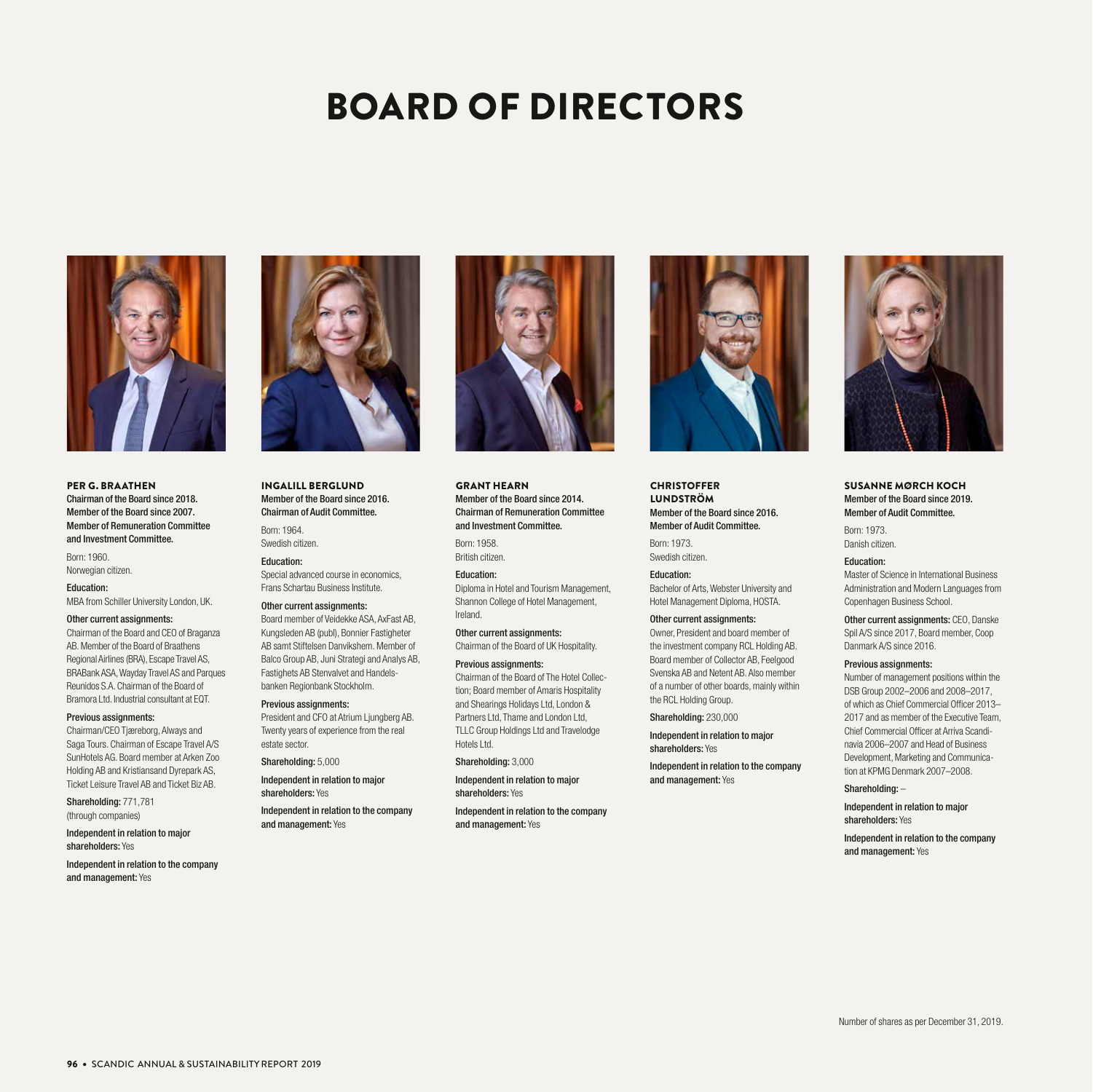

RIITTA SAVONLAHTI Member of the Board since 2019. Chairman of the Remuneration Committee.

Born: 1964. Finnish citizen.

Education: Master of Science in Economics, University of Vaasa, Finland.

**Other current assignments:** Executive Vice President, Human Resources, Member of the Group Executive Team at UPM-Kymmene Corporation, Supervisory Board member of Ilmarinen Mutual Pension Insurance Company, Member of Labor Markets Committee of the Finnish Forest Industries Federation (FFIF), Member of Work, Education and Skills Committee of the Finland Chamber of Commerce.

#### Previous assignments:

Member of the Board of Posti Group Oyj, member of the Board, Management Institute of Finland MIF 2012–2014, Senior Vice President, Human Resources at Elcoteq Network Corporation 2001–2004 and Raisio Group 2000–2001.

#### Shareholding: –

Independent in relation to major shareholders: Yes

Independent in relation to the company and management: Yes



MARTIN SVALSTEDT Member of the Board since 2017. Member of Audit Committee and Investment Committee.

Born: 1963. Swedish citizen.

#### Education:

Bachelor of Science in Business Administration and Law from the University of Karlstad, Sweden.

#### Other current assignments:

CEO Stena Adactum AB, Chairman of the Board of Ballingslöv International, Gunnebo and Stena Renewable. Vice Chairman of the Board of Envac. Board member of Svedbergs and Stena Adactum. Member of the Stena Sphere Coordination Group.

Previous assignments: Chairman of the board of Meda, Envac, Mediatec Group and Blomsterlandet. Experience from operational roles such as CFO at Capio and other senior financial positions.

Shareholding: 80,000

Independency in relation to major shareholders: No (Stena)

Independency in relation to the company and management: Yes



FREDRIK WIRDENIUS Member of the Board since 2015. Member of Audit Committee and Investment Committee.

Born: 1961. Swedish citizen.

Education: Master of Science in Engineering, KTH Royal Institute of Technology, Stockholm, Sweden.

Other current assignments: Member of the Board of RICS Sweden.

Previous assignments: Board member of Vasakronan AB. CEO of Vasakronan AB.

Shareholding: 3,134

Independent in relation to major shareholders: Yes

Independent in relation to the company and management: Yes



MARIANNE SUNDELIUS Member of the Board since 2017. Employee representative.

Born: 1967. Swedish citizen.

Education: Studies in economics at secondary school. University courses in leadership and psychology.

#### Other current assignments: –

Previous assignments: Employee representative at Sara Hotels AB and Reso Hotels AB.

Shareholding: –

Independent in relation to major shareholders: Yes

Independent in relation to the company and management: No (employee representative).

Number of shares as per December 31, 2019.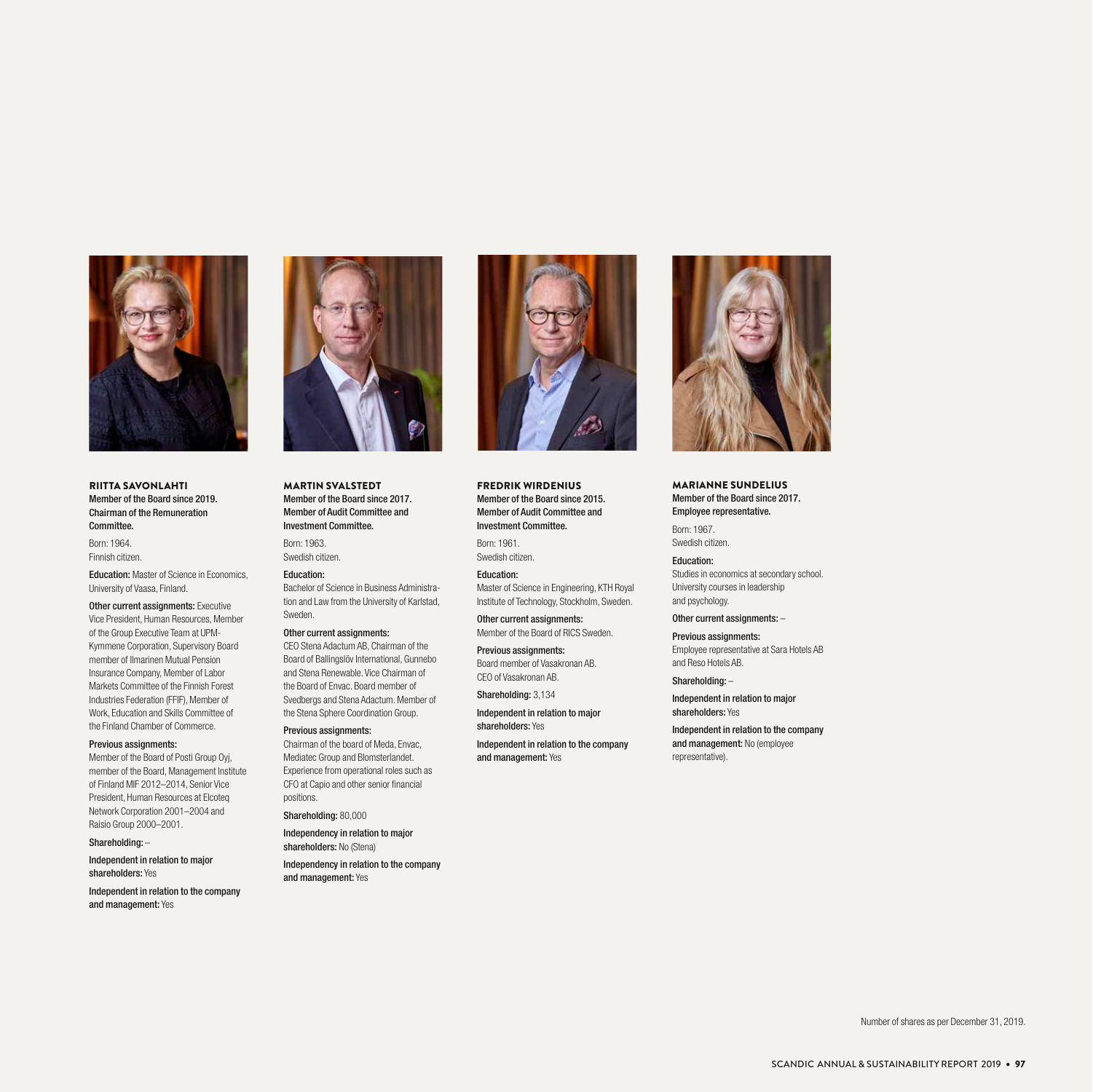# EXECUTIVE COMMITTEE



#### JENS MATHIESEN President & CEO

Born: 1969. Employed since 2008. Member of Scandic's Executive Committee since 2016.

Danish citizen.

Education: Shipping Broker, Transocean Shipping, Denmark.

Previous experience: Director of Sales & Marketing, Choice Hotels Scandinavia; CEO Fountain Scandinavia A/S and Head of Sales & Marketing, Avis Rent a Car.

**Other assignments: Chairman** of the Board of Dansk Erhverv (Danish Chamber of Commerce).

Shareholding: 80,070



#### NIKLAS ANGERGÅRD Chief Customer Officer

Born: 1971. Employed since 2018. Member of Scandic's Executive Committee since 2018.

Swedish citizen.

Education: Master of Science in Business Administration from Stockholm School of Economics.

Previous experience: CMO at Tieto, VP Brand & Marketing at Klarna, Marketing Director at Telia, VP Brand & Global Marketing at SAS, founder of Storåkers McCann, management consultant at Arthur D. Little.

Other assignments: –

Shareholding: 2,700



#### SØREN FAERBER Head of Denmark

Born: 1970. Employed since 2006. Member of Scandic's Executive Committee since 2019.

Danish citizen.

Education: Currently attending MBA at Edinburgh Business School. Higher Commercial Examination Accounting and Finance.

Previous experience: District director Copenhagen & Denmark East, Scandic. Director of Food & Beverage Denmark and Southern Europe, Scandic. Regional Director, Hard Rock International.

Other assignments: -

Shareholding: 8,331



PETER JANGBRATT Head of Sweden

Born: 1967. Employed 1995–2008 and since 2015. Member of Scandic's Executive Committee since 2016 as well as 2003–2008.

Swedish citizen.

Education: Scandic Business School and Hilton.

Previous experience: VP Brand, Marketing & Communication Scandic Hotels, COO Scandic Sweden, CEO Rica Hotels Sweden.

Other assignments: Member of the Board of Visita; Member of the Board of Svenskt Näringsliv.

Shareholding: 19,072



#### JAN JOHANSSON Chief Financial Officer

Born: 1962. Employed and member of Scandic's Executive Committee since 2016.

Swedish citizen.

Education: Bachelor of Science in Economics from Uppsala University, Sweden.

Previous experience: CFO Apoteket; CFO Nobia AB; CFO Eniro.

Other assignments: –

Shareholding: 13,872

During 2019, Ann Hellenius, Chief Information Officer and Bitte Ferngren, Senior Vice President Human Resources & Sustainability were members of the Executive Committee.